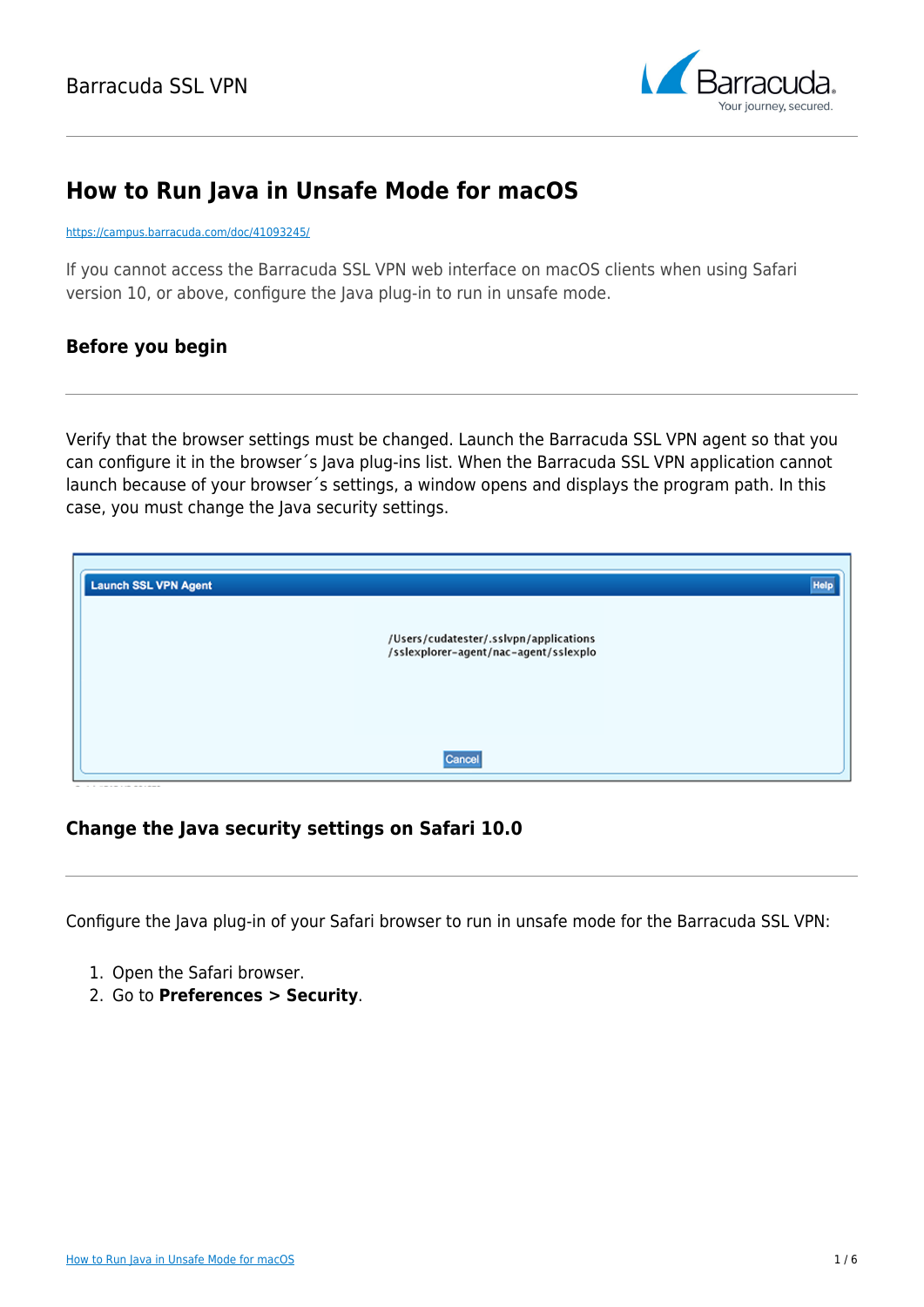

|         |                                                                                                                                                                                                               |  |                                    |  |               | Security |                                                                              |  |  |  |
|---------|---------------------------------------------------------------------------------------------------------------------------------------------------------------------------------------------------------------|--|------------------------------------|--|---------------|----------|------------------------------------------------------------------------------|--|--|--|
|         |                                                                                                                                                                                                               |  |                                    |  |               | 心        |                                                                              |  |  |  |
| General | <b>Tabs</b>                                                                                                                                                                                                   |  |                                    |  |               |          | AutoFill Passwords Search Security Privacy Notifications Extensions Advanced |  |  |  |
|         | Fraudulent sites: $\sqrt{\phantom{a}}$ Warn when visiting a fraudulent website<br>The Google Safe Browsing Service is unavailable.<br>No updates have occurred in 2 days.<br>Web content: M Enable JavaScript |  |                                    |  |               |          |                                                                              |  |  |  |
|         |                                                                                                                                                                                                               |  |                                    |  |               |          | Block pop-up windows                                                         |  |  |  |
|         |                                                                                                                                                                                                               |  |                                    |  | M Allow WebGL |          | WebGL Settings                                                               |  |  |  |
|         |                                                                                                                                                                                                               |  | Internet plug-ins: Mallow Plug-ins |  |               |          | Plug-in Settings                                                             |  |  |  |

- 3. In the **Internet plug-ins** section, click **Manage Website Settings**.
- 4. In the left pane, click **Java** to open the settings for Java plug-ins.
- 5. In the main pane, depending on the operating system version, select **On** or **Allow** for the Barracuda SSL VPN entry.

| Allow websites to use this plug-in with the settings below:<br><b>Currently Open Websites</b> |                                      |   |  |  |  |  |  |  |
|-----------------------------------------------------------------------------------------------|--------------------------------------|---|--|--|--|--|--|--|
| portal.3sp.co.uk                                                                              | On                                   |   |  |  |  |  |  |  |
|                                                                                               |                                      |   |  |  |  |  |  |  |
|                                                                                               |                                      |   |  |  |  |  |  |  |
|                                                                                               |                                      |   |  |  |  |  |  |  |
|                                                                                               |                                      |   |  |  |  |  |  |  |
|                                                                                               |                                      |   |  |  |  |  |  |  |
| $\overline{\phantom{m}}$                                                                      |                                      |   |  |  |  |  |  |  |
|                                                                                               | When visiting other websites:<br>Ask | ¢ |  |  |  |  |  |  |
|                                                                                               |                                      |   |  |  |  |  |  |  |

6. From the list that appears, select **Run in Unsafe Mode**, or (depending on your system) Hold **Alt** (or **Option**), click the drop down menu next to the SSL VPN entry, and unselect **Run in Safe Mode**.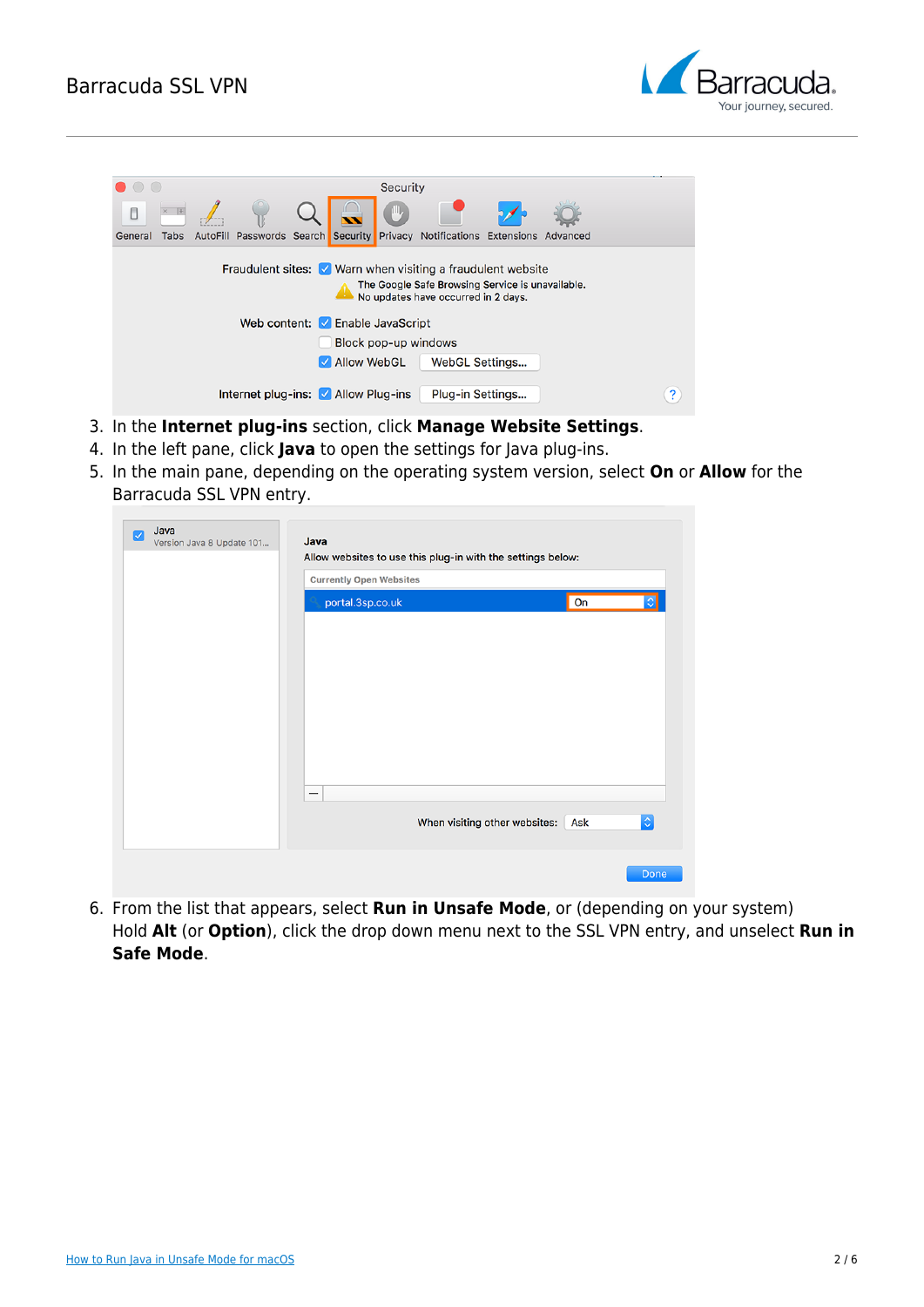

| <b>Currently Open Websites</b> | Ask                                                        |
|--------------------------------|------------------------------------------------------------|
| portal.3sp.co.uk               | Off<br>$\checkmark$ On                                     |
|                                | $\checkmark$ Enable Security Protection                    |
|                                | <b>Run in Safe Mode</b>                                    |
|                                |                                                            |
|                                |                                                            |
|                                |                                                            |
|                                |                                                            |
|                                |                                                            |
|                                |                                                            |
| $\qquad \qquad -$              |                                                            |
|                                |                                                            |
|                                | $ \diamond\rangle$<br>When visiting other websites:<br>Ask |

7. When a window opens and asks if you trust the Barracuda SSL VPN website, click **Trust**.

| Are you sure you want to trust the<br>website "gavin-sslvpn.3sp.co.uk" to run<br>"Java" in unsafe mode? |  |  |  |  |  |
|---------------------------------------------------------------------------------------------------------|--|--|--|--|--|
| Plug-ins running in unsafe mode can access your<br>personal documents and data.                         |  |  |  |  |  |
| Cancel<br>Trust                                                                                         |  |  |  |  |  |

In the settings window, a yellow triangle now displays with a warning that Java is running in unsafe mode for some websites.



"Java" is set to run in unsafe mode for some websites. Plug-ins in unsafe mode can access your documents and data.

8. Click **Done** to exit the configuration.

You can now launch the Barracuda SSL VPN agent and access the web interface on your macOS client.

# **Run Java in Unsafe Mode on Safari 11**

To make SSL VPN work correctly using Safari 11, download and install JRE 8, enable Java for the SSL VPN portal, and configure your browser to allow the Java plugin to run in unsafe mode.

- 1. Download and install JRE 8 on your macOS Safari.
- 2. Open the Safari browser.
- 3. Go to **Preferences > Websites**.
- 4. In the **Plug-ins** section, select the updated Java plugin.
- 5. Expand the drop-down menu next to the SSL VPN portal URL, and select **ON** to allow the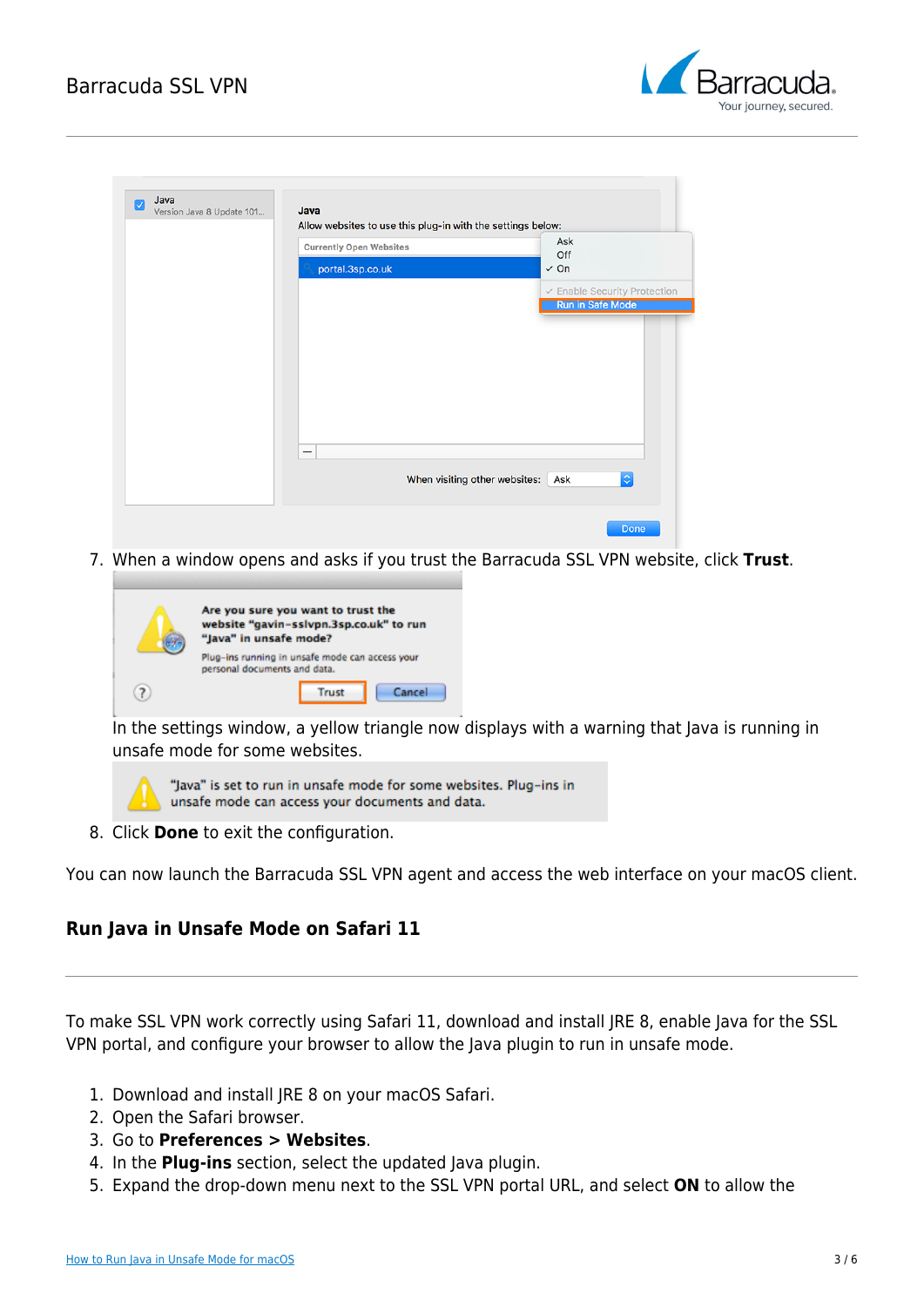

| $\circ \circ \circ \langle \langle \rangle \rangle \langle \Box \rangle$<br>$\mathfrak{C}$<br>portal.3sp.co.uk<br>$\bullet$ $\circ$ $\circ$<br>Websites<br>Sign<br>$\Box$<br><b>A</b> Barrace<br>General Tabs AutoFill Passwords Search Security<br>Privacy<br>Websites Extensions Advanced<br>General<br>Java<br>E<br>Reader<br><b>Launching No</b><br>Allow websites to use this plug-in with the settings below:<br>Help<br><b>Currently Open Websites</b><br><b>Content Blockers</b><br>$\alpha$<br>↓ / login.barracudanetworks.com<br>Ask<br>Auto-Play<br>Off<br>portal.3sp.co.uk<br>$\checkmark$ On<br>Œ<br>Page Zoom<br><b>Configured Websites</b><br>$\blacktriangle \circ$<br><sup>Q</sup> test680b.3sp.co.uk<br>On<br>Camera<br>$\ddot{\circ}$<br>多 java.com<br>On<br>Microphone<br>Location | website to use the plugin.<br>Ġ. | Safari File Edit View History Bookmarks Window Help |  | ⊕<br>$\ast$ | ▥ଛା◀<br>图                                |
|--------------------------------------------------------------------------------------------------------------------------------------------------------------------------------------------------------------------------------------------------------------------------------------------------------------------------------------------------------------------------------------------------------------------------------------------------------------------------------------------------------------------------------------------------------------------------------------------------------------------------------------------------------------------------------------------------------------------------------------------------------------------------------------------------------|----------------------------------|-----------------------------------------------------|--|-------------|------------------------------------------|
|                                                                                                                                                                                                                                                                                                                                                                                                                                                                                                                                                                                                                                                                                                                                                                                                        |                                  |                                                     |  |             | <b>Installer</b><br><i><b>ippell</b></i> |
| Plug-ins<br>Serial #BAR-VS-29127<br>Firmware 2.6.2.8 2017                                                                                                                                                                                                                                                                                                                                                                                                                                                                                                                                                                                                                                                                                                                                              |                                  | <b>Notifications</b>                                |  |             |                                          |

6. Hold **Alt** (or **Option**), click the drop down menu next to the SSL VPN entry, and unselect **Run in Safe Mode**.

| Safari File                                                            |             | Edit View             | History                        | Bookmarks Window Help   |                           |                                                                                                                              | $\Theta$<br>$\widehat{\mathcal{Z}}$<br>$\ast$<br><b>FILL</b> | 图<br>ा . । ।<br>स                 |
|------------------------------------------------------------------------|-------------|-----------------------|--------------------------------|-------------------------|---------------------------|------------------------------------------------------------------------------------------------------------------------------|--------------------------------------------------------------|-----------------------------------|
| $\circ \circ \circ \langle \langle \rangle \rangle \otimes \mathbb{D}$ |             | Sigr                  | $\circ$<br>$\bullet$<br>$\Box$ |                         |                           | portal.3sp.co.uk<br>Websites<br>Barract General Tabs AutoFill Passwords Search Security Privacy Websites Extensions Advanced | $\mathfrak{C}$                                               | Installer<br><i><b>ippell</b></i> |
|                                                                        |             | <b>Launching No</b>   | ⋿                              | General<br>Reader       |                           | Java<br>Allow websites to use this plug-in with the settings below:                                                          |                                                              | Help                              |
|                                                                        |             |                       |                                | <b>Content Blockers</b> |                           | <b>Currently Open Websites</b>                                                                                               |                                                              |                                   |
|                                                                        |             |                       |                                | Auto-Play               |                           | I login.barracudanetworks.com<br>portal.3sp.co.uk                                                                            | Ask<br>Off<br>$\checkmark$ On                                |                                   |
|                                                                        |             |                       | $^\circledR$                   | Page Zoom               |                           | <b>Configured Websites</b>                                                                                                   | $\checkmark$ Enable Security Protection                      |                                   |
|                                                                        |             |                       |                                | Camera                  |                           | <sup>Q</sup> test680b.3sp.co.uk                                                                                              | <b>Run in Safe Mode</b><br>$\mathbf{v}$<br><b>Barvi</b>      |                                   |
|                                                                        |             |                       |                                | Microphone              |                           | $\frac{1}{2}$ java.com                                                                                                       | $ \hat{\mathbf{c}} $<br>On                                   |                                   |
|                                                                        |             |                       |                                | Location                |                           |                                                                                                                              |                                                              |                                   |
|                                                                        |             |                       |                                | <b>Notifications</b>    |                           |                                                                                                                              |                                                              |                                   |
|                                                                        |             | Serial #BAR-VS-29127  |                                | Plug-ins                |                           |                                                                                                                              |                                                              |                                   |
|                                                                        | Model: V680 | Firmware 2.6.2.8 2017 |                                | Java                    | Version Java 8 Update 144 | When visiting other websites:<br>Remove                                                                                      | $\ddot{\circ}$<br>Off                                        |                                   |

7. When a window opens and asks if you trust the Barracuda SSL VPN website, click **Trust**.

|   | Are you sure you want to trust the website<br>"portal.3sp.co.uk" to run "Java" in unsafe<br>mode? |
|---|---------------------------------------------------------------------------------------------------|
|   | Plug-ins running in unsafe mode can access your<br>personal documents and data.                   |
| 2 | Cancel<br>Trust                                                                                   |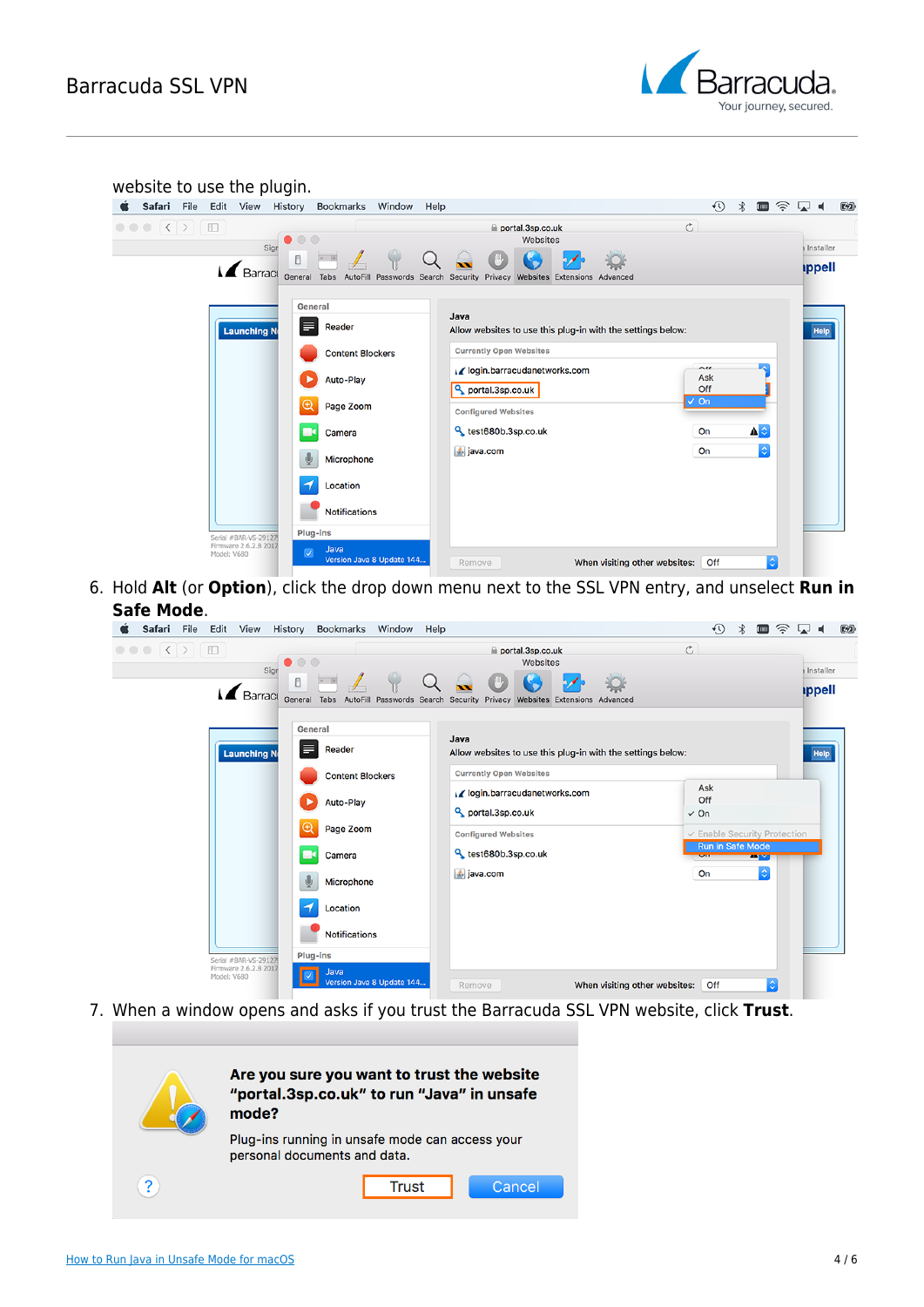

8. In the settings window, a yellow triangle now displays with a warning that Java is running in unsafe mode for some websites.

"Java" is set to run in unsafe mode for some websites. Plug-ins in unsafe mode can access your documents and data.

9. Exit the configuration.

You can now launch the Barracuda SSL VPN agent and access the web interface on your macOS client.